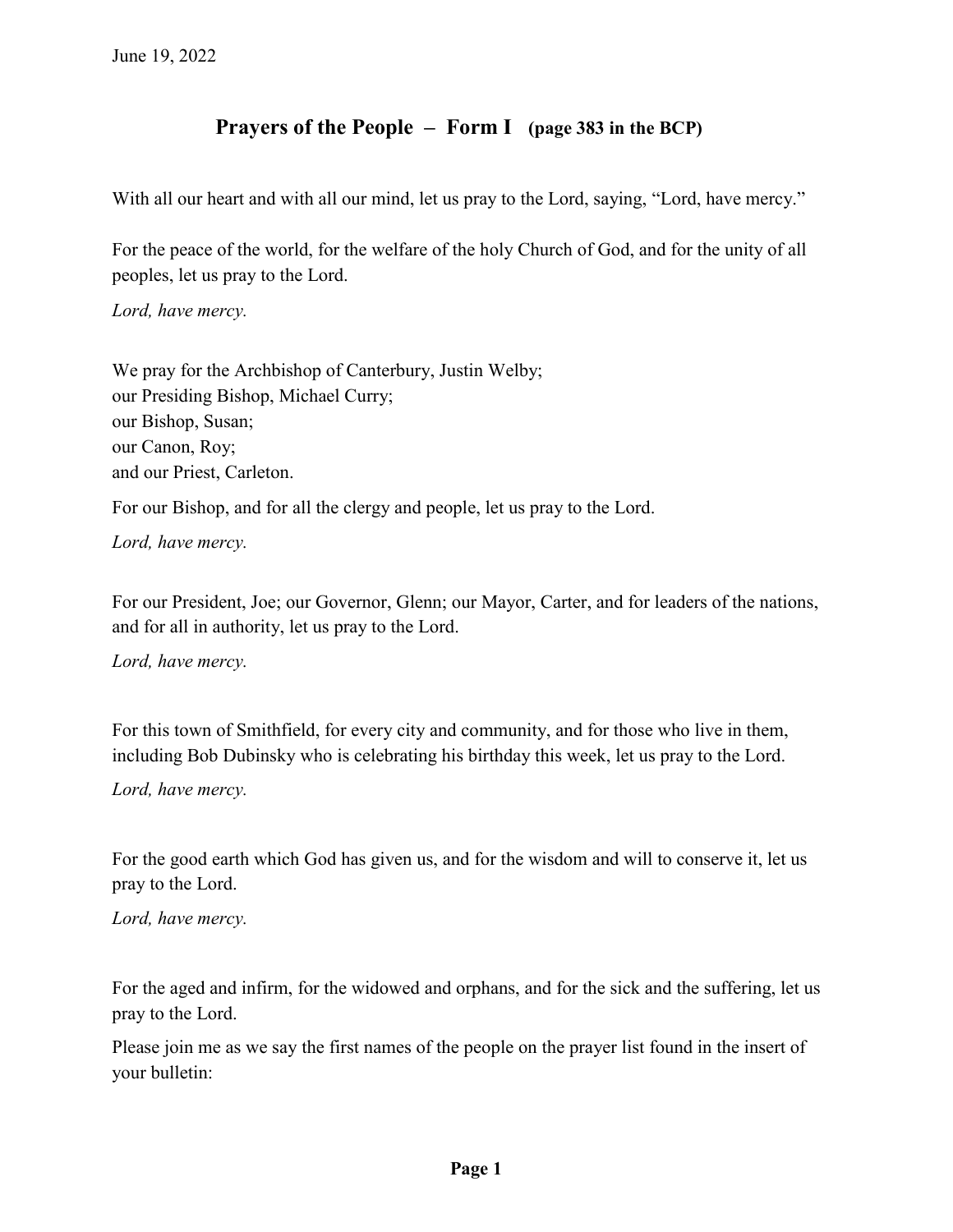**Andy, Bel, and Regina** Pencola (Bel Pencola) **Bob** Dubinsky (Betty Dubinsky) **Bud** Gill (Eric Leaman) **Carey** Whitley (Mary Cole) **Carol** Wyrick (Anita Wyrick) **Cheri** Anthony (Angie & Peter Lowry) **Christopher** Cooper (Susan Cooper) **Debbie** Baldridge (Betsy Egan) **Donna** Pacheco (Pretlow Pacheco) **Easy** Smile (Bel Pencola) **Edith** Raby (Martha Underwood) **Frances and Mike** Turanchik (Stephanie Faleski) **Jim** Blesse (Bobbie Blesse) **Joan Lee** Mikulas (Beth Harris) **Kateland** Bradshaw (Doug Caskey) **Larry** Jennings (Doug Caskey) **Lee Ann** Jenkins (Joan Lee Mikulas) **Linda** Walski (Donna Lowery) **Lois** Haynes (Susan Cooper) **Martha** Underwood (Edith Raby) **Mary** Fisher (Susan Cooper) **Mary** Sorenson (Susan Cooper) **McKenzie** Brock (Wendy Powell) **Missy** Wright (Peter Lowry) **Phillip** Dore (Judy Cutler) **Rhonda** Carlson (Angie Lowry) **Richard** Turner (Edith Raby) **Roys** McDaniel (Curtiss Peterson) **Shane** Chilli (Joan Lee Mikulas) **Sue** Plummer (Beth Harris) **Susan** Cooper (Annamaria Pencola) **Terry** Robinson (Doug Caskey) **Thomas** Van Duyn (Judy Cutler) **Will Egan** (Betsy Egan)

## **You are invited to add your own petitions.**

*Lord, have mercy.*

For the poor and oppressed, for the unemployed and the destitute, for prisoners and captives, and for all who remember and care for them, let us pray to the Lord.

*Lord, have mercy.*